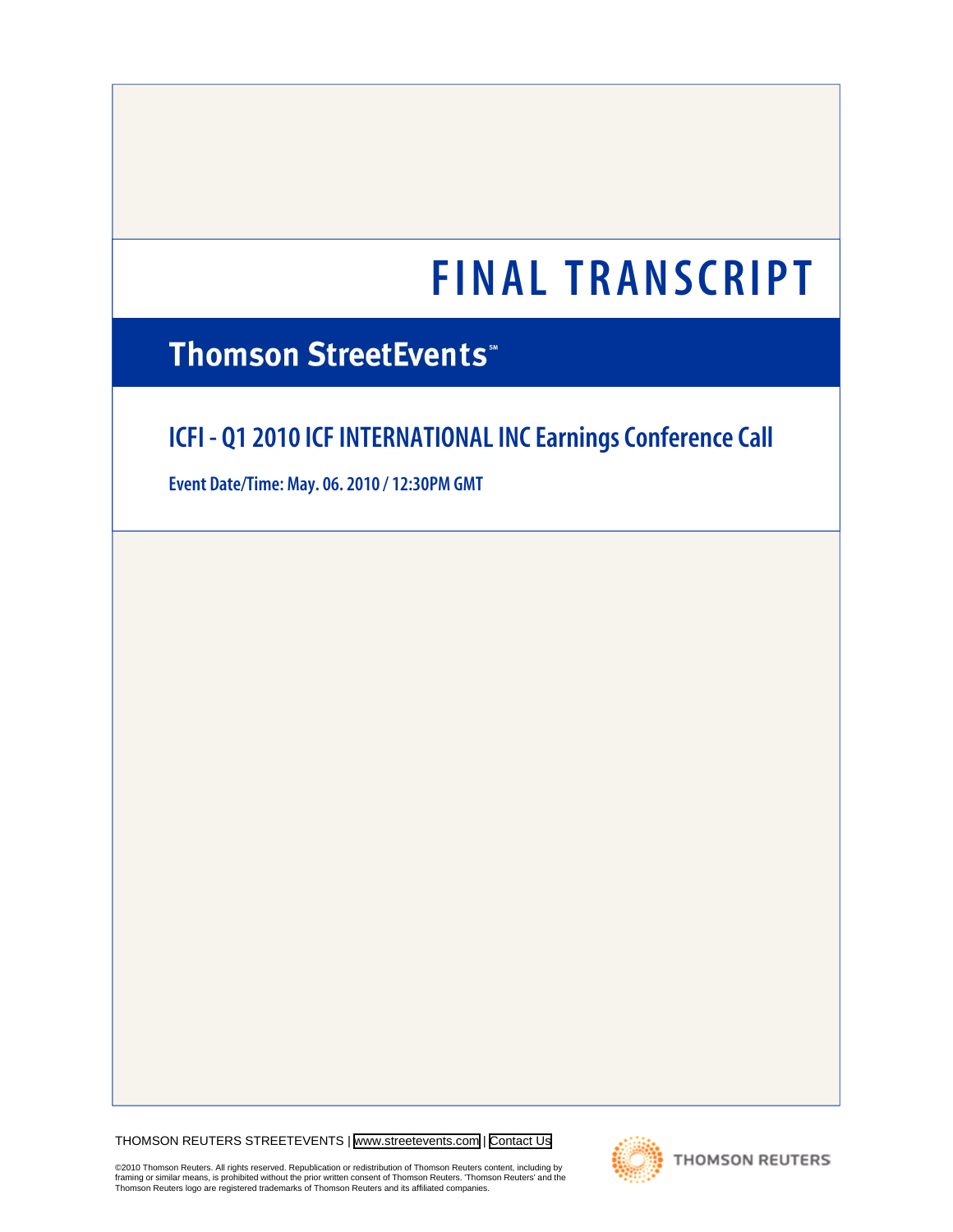# **May. 06. 2010 / 12:30PM, ICFI - Q1 2010 ICF INTERNATIONAL INC Earnings Conference Call**

# **CORPORATE PARTICIPANTS**

**[Doug Beck](#page-1-0)** *ICF International, Inc. - SVP, Corporate Development*

**[Sudhakar Kesavan](#page-2-0)** *ICF International, Inc. - Chairman & CEO*

**[John Wasson](#page-2-1)** *ICF International, Inc. - EVP & COO*

**[Ron Vargo](#page-4-0)** *ICF International, Inc. - CFO*

# **CONFERENCE CALL PARTICIPANTS**

**[Joseph Vafi](#page-5-0)** *Jefferies & Company - Analyst*

**[Michael Lewis](#page-6-0)** *BB&T Capital Markets - Analyst*

**[Tim McHugh](#page-8-0)** *William Blair & Company - Analyst*

**[Tim Quillin](#page-9-0)** *Stephens Incorporated - Analyst*

**[Bill Loomis](#page-11-0)** *Stifel Nicolaus - Analyst*

**[Frank Brown](#page-14-0)** *SunTrust - Analyst*

**[Chris Whitman](#page-15-0)** *Wells Fargo Securities - Analyst*

# **PRESENTATION**

## **Operator**

Welcome to the ICF international First Quarter 2010 Conference Call. During the presentation, all participants will be in a listen-only mode. Afterwards, you will be invited to participate in a question-and-answer session.

(Operator Instructions)

<span id="page-1-0"></span>As a reminder, this conference is being recorded on Thursday, May 6, 2010 and it can not be reproduced or rebroadcast without permission from the Company. And now, I would like to turn the program over to Douglas Beck, Senior Vice President, Corporate Development. Please go ahead.

## **Doug Beck** *- ICF International, Inc. - SVP, Corporate Development*

Thank you, operator. Good morning everyone and thank you for joining us to review ICF's first quarter 2010 performance. With us today from ICF International are Sudhakar Kesavan, Chairman and CEO; John Wasson, COO, and Ron Vargo, CFO.

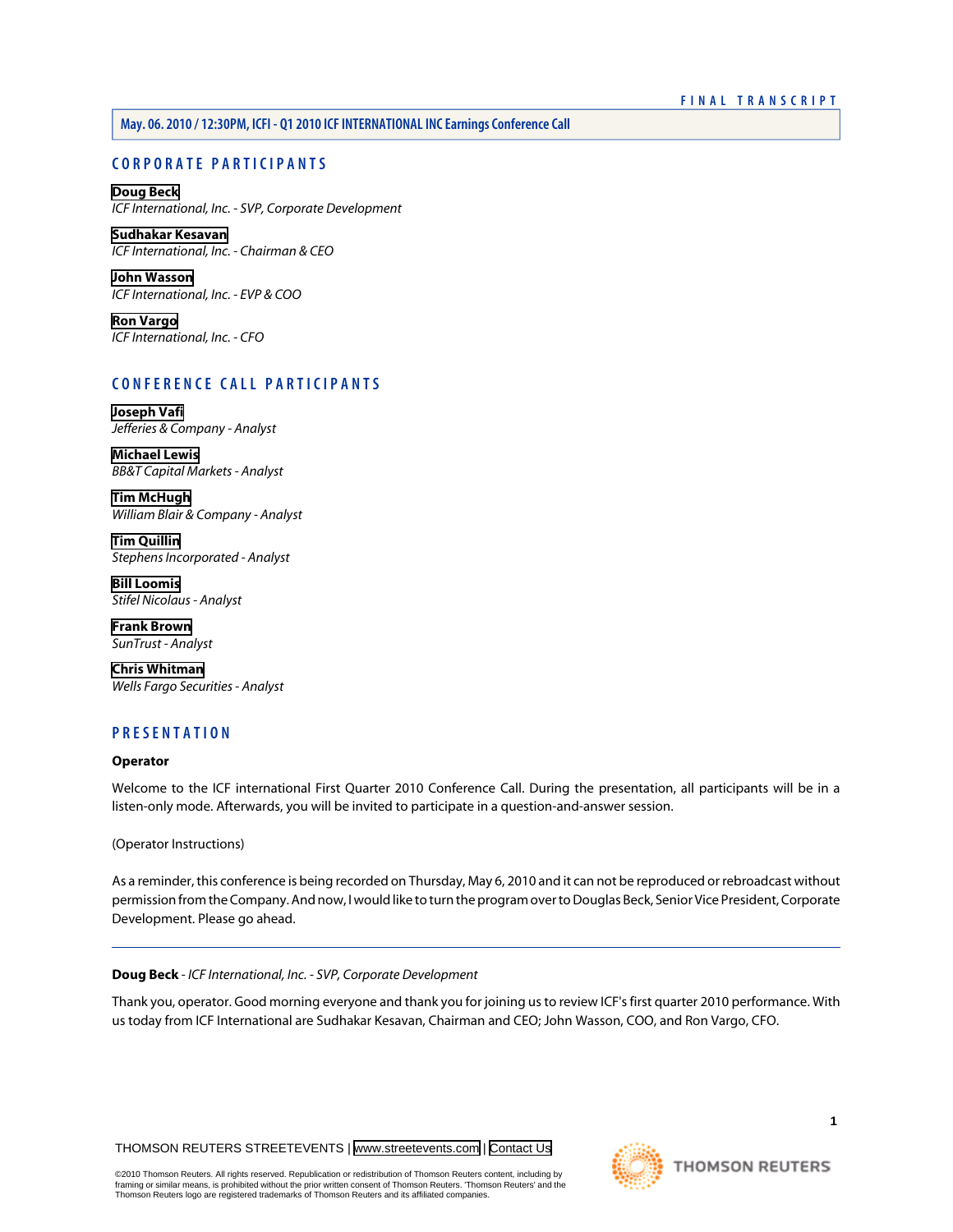# **May. 06. 2010 / 12:30PM, ICFI - Q1 2010 ICF INTERNATIONAL INC Earnings Conference Call**

During this conference call, we will make forward-looking statements to assist you in understanding ICF management's expectations about our future performance. These statements are subject to a number of risks that could cause actual events and results to differ materially, and I refer you to our May 6, 2010 press release and our SEC filings for discussions of those risks.

In addition, our statements during this call are based on our views as of today. We anticipate that future developments will cause our views to change. Please consider the information presented in that light. We may at some point elect to update the forward-looking statements made today, but specifically disclaim any obligation to do so.

<span id="page-2-0"></span>I will now turn the call over to our CEO, Sudhakar Kesavan to discuss first quarter 2010 highlights. Sudhakar?

#### **Sudhakar Kesavan** *- ICF International, Inc. - Chairman & CEO*

Thank you, Doug, and good morning, and thank you for participating in today's call. This is Ron Vargo's first conference call in role as ICF's CFO. We are very pleased that he has joined our management team, and look forward to introducing him in person in the coming days.

I'm also pleased to report that our first quarter performance was firmly in line with the guidance we provided. Organic growth was almost 18% for the quarter reflecting the strength of our Federal business, which accounted for 72% of first quarter revenues.

Let me discuss our three markets. Health, Human Services and Social Programs almost tripled when excluding the Road Home program, reaching \$79 million for the quarter or 45% of revenues. This was a result of the Macro acquisition, as well as significant organic growth. Energy, Environment and Infrastructure increased 8% to \$70 million or 40% of revenue, all of which was organic growth. And Homeland Security and Defense was up 22% to \$25.4 million or [50%] of revenues due to the acquisition of Jacob & Sundstrom, the cyber securities firm we acquired in December of last year.

The integration of Jacob & Sundstrom is proceeding well and we are making progress in marketing our joint capabilities to our federal civilian agency clients, as well as our energy industry client base, where there's a significant focus on managing cyber security threats and vulnerabilities.

Our profitability improved in the first quarter. After taking to account the \$600,000 in unusual severance expenses reflected in the results for the quarter, EBITDA margin moved up to 9.4% compared to adjusted EBITDA of 9.1% in last year's fourth quarter. This is noteworthy as it reflects our ability to manage indirect costs as there has not been any meaningful pickup in our non-energy efficiency Commercial business.

On the sales front, this was a typical first quarter from a seasonal perspective. We saw a solid pickup in contract wins throughout the period, and the pace of new awards has accelerated in the second quarter. Our backlog at the end of the first quarter was about \$27 million less than it was at the end of the 2009 fourth quarter, which again is typical of the period.

<span id="page-2-1"></span>Funded backlog is 42% of the total, up from 39% of the prior quarter and no contract in our backlog accounted for more than 3.5% of revenues. Our top line is robust reaching \$2.3 billion, up from \$2 billion at the end of 2009.

Now, I would like to turn the call over to John Wasson to provide more details on our operations. John?

#### **John Wasson** *- ICF International, Inc. - EVP & COO*

Thank you, Sudhakar, and good morning, everyone. Sales for the first quarter were \$129 million which, as Sudhakar mentioned, was consistent with our seasonal pattern. For the last three years, the first quarter has been our weakest sales quarter. Seasonally, our third quarter is the strongest, followed by the second, then the fourth quarter in sales volume. This pattern is heavily influenced by the pace of the federal government fiscal year.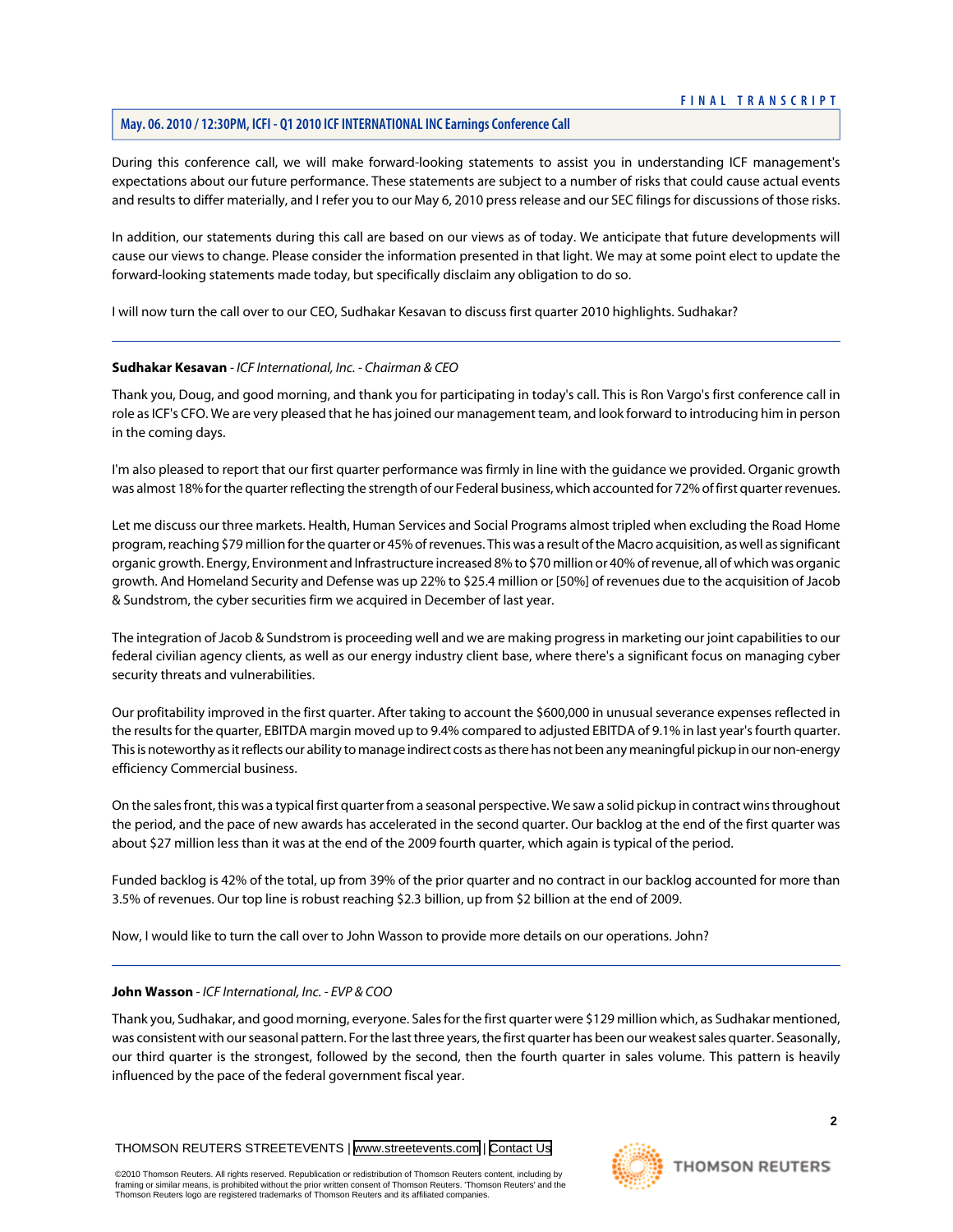As Sudhakar also mentioned, we are already seeing signs that second quarter sales will be strong. In Q1, we won several strategically important projects. The largest project of the quarter was actually a win in the commercial space. We won a new three year \$34.4 million project with a major utility to support construction of a large transmission system.

For this project, we are providing biological surveys, environmental compliance services. This project is important not only for its size, but also because our experience here helps position us for other large utility infrastructure projects that will develop as a function of the growing needs for grid infrastructure throughout the country.

As you know, the department of housing and urban development has been important client for ICF for many years. We were pleased to win again a \$15.7 million contract with HUD to provide independent verification and validation for that agency's IT support contracts. This win reflects our ability to combine domain knowledge with our IT capabilities to continue to win large IT contracts, and it reinforces our track record of deep, long term relationships with several agencies on both the civilian and national security side.

Education and health are among the most important topics that drive public policy and program initiatives at all levels of government. As a consequence, we were pleased to win a \$7.2 million contract that contributes to both public policy knowledge in both topical areas.

Every six years the Centers for Disease Control and Preventions division of Adolescent and School Health conducts a massive school health study that covers all 50 states and the District of Columbia across a broad sample of school districts, schools and classrooms.

The information collected on health, safety, support and community services in the school environment is the nation's largest survey of school and health programs. This is the third time in a row that ICF, through its Macro subsidiary, has conducted this survey, thus reinforcing our survey and research leadership in health and educational markets.

While these are the largest wins, I should again note that our total of \$129 million includes several hundred individual wins in our public sector markets. In addition, there are over 200 wins in the commercial space that range from energy efficiency services to power and fuels market analysis, to air industry strategy and financial studies, although the Transactional Energy and Aviation businesses remain soft.

In terms of business development, we've been very active with Macro, where leveraging our combined capabilities over the past year has resulted in \$40 million in new contract wins over and above the work that either ICF or Macro would have won on their own.

Additionally, at the beginning of the second quarter, we won two significant projects with the Centers for Disease Control and Prevention in Atlanta that represent over \$25 million in revenue, and we will be announcing these details in the next couple of weeks. The pipeline has increased substantially to \$2.3 billion. This comprised of 61 opportunities equal to or greater than \$10 million and 16 opportunities at or above \$25 million.

The pipeline now stands at approximately three times projected revenue for the year; a level that we feel is a healthy benchmark for continued growth. Finally, we are again pleased to report that our turnover rate continues to remain at historical lows. For the quarter, turnover was at an annualized rate of 6.4%.

I will turn the call over to our new CFO, Ron Vargo. Ron, welcome aboard.

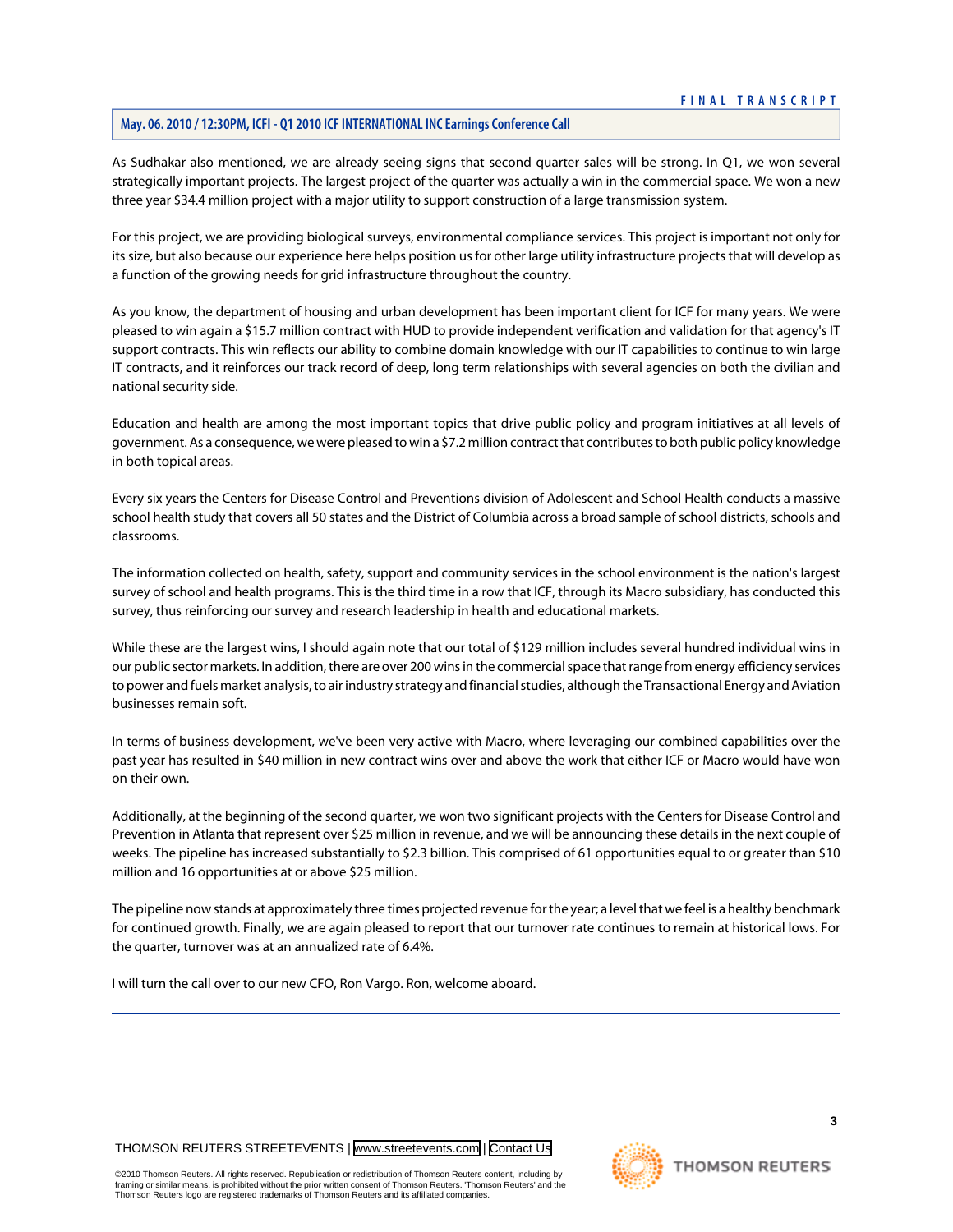# **May. 06. 2010 / 12:30PM, ICFI - Q1 2010 ICF INTERNATIONAL INC Earnings Conference Call**

# <span id="page-4-0"></span>**Ron Vargo** *- ICF International, Inc. - CFO*

Thanks, John, and good morning. Total revenue for the first quarter of 2010 was \$174.4 million and was comprised entirely of core business revenue. This was a 55% increase over the 2009 first quarter core business revenues of \$112.3 million. And in last year's first quarter \$45.5 million of revenue came from our Road Home contract, bringing the total revenues to \$157.9 million.

This quarter's gross profit increased to \$66.9 million, compared to last year's first quarter of \$58.6 million and our gross profit margin improved to 38.3%, up from 37.1% in the first quarter of 2009.

Indirect and selling expenses were \$51 million in the quarter, up from \$45.3 million reported in the 2009 first quarter, primarily reflecting the additional indirect cost for Macro International and Jacob & Sundstrom, the acquisitions that we closed in March and December 2009 respectively. And you'll see as my comments go along that those acquisitions had an impact on some of the other reported numbers as well.

Amortization of purchased intangibles was \$3.1 million this quarter, compared to \$1.7 million in the first quarter of 2009. And, again, this increase is attributable to amortization related to the Macro and Jacob & Sundstrom acquisitions. And depreciation and amortization for the quarter was \$2.7 million compared to \$1.6 million last year, reflecting both the impact of Macro and of higher levels of capital spending in 2008 and 2009. We currently expect 2010 capital expenditures of approximately \$8 million.

For calendar year 2010 based upon our current portfolio of business, we expect amortization of purchased intangibles to be about \$12.3 million, and depreciation and amortization to run between \$10.5 million and \$11 million.

Interest expense was approximately \$1 million this quarter, up from \$0.7 million reported in the first quarter of 2009, and for the full year we anticipate interest expense of approximately \$4 million. The effective tax rate for the first quarter was 40.8% versus last year's 37.8%. In the first quarter of 2009 we benefited from the positive impact of certain one-time discreet items, and for the full year 2010 we continue to expect our effective rate to be approximately 41%.

Net income was \$5.4 million in the quarter or \$0.28 per share, based on 19.5 million fully diluted weighted-average shares, compared to \$5.9 million or \$0.38 per share, based upon 15.6 million fully diluted weighted-average shares in the first quarter of 2009. We anticipate that fully diluted weighted-average shares for the second quarter of this year and for the full year will be approximately 19.8 million and 19.9 million respectively.

Turning to the balance sheet, our accounts receivables were \$166.9 million compared to \$174.1 million at year end 2009, representing 86 days sales outstanding at March 31st compared to 90 days at December 31st. And, if you deduct deferred revenue from these periods the adjusted DSO would be 78 days at March 31st versus 80 days at December 31st '09. And we continue to anticipate DSOs in the long term to be at our 75 to 85 days historical average.

Our revolving debt balance was \$135 million at the end of March, compared to \$145 million at December 31st, a decline of \$10 million as we expected. Cash flow from operating activities was \$15.9 million and we had cash capital expenditures during the period of about \$1.5 million, reflecting our continued investments in corporate infrastructure.

Than you. And with that, I'd like to turn the call back over to Sudhakar.

#### **Sudhakar Kesavan** *- ICF International, Inc. - Chairman & CEO*

Thank you, Ron. As you saw from today's release we're looking ahead to another strong quarter. For the second quarter we expect revenue to range between \$187 million and \$192 million, representing 13% to 16% organic growth. Earnings per diluted share are expected to be between \$0.33 and \$0.36.

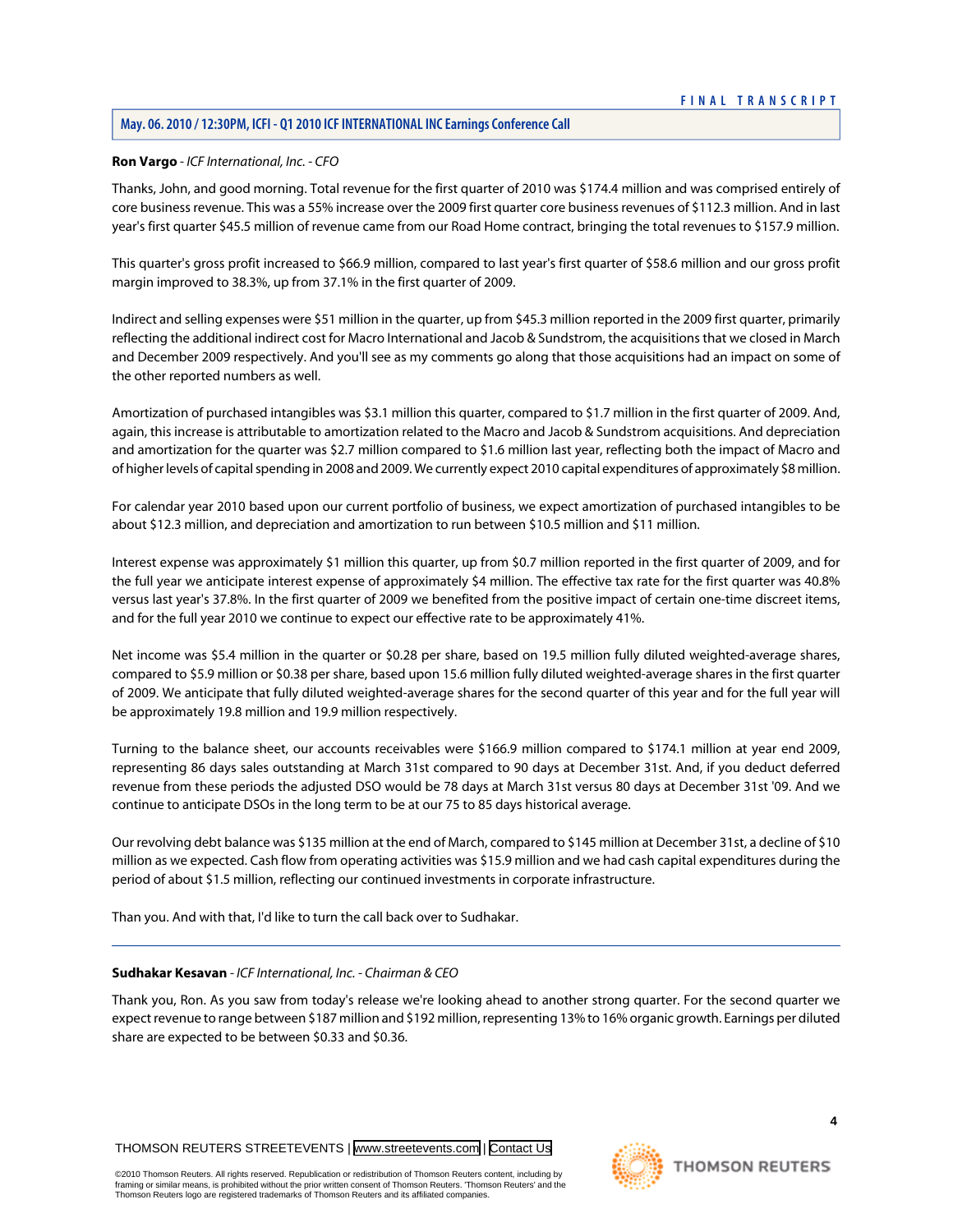# **May. 06. 2010 / 12:30PM, ICFI - Q1 2010 ICF INTERNATIONAL INC Earnings Conference Call**

We are pleased to reaffirm our guidance for the full year 2010 which calls for core business revenues of \$740 million to \$775 million, representing year-over-year growth of 21% to 26% organic growth of 11% to 16% EBITDA margin, or 9% to 10% and diluted EPS of \$1.33 to \$1.43.

With that, operator, I would like to open the call to questions.

# **QUESTIONS AND ANSWERS**

# **Operator**

(Operator Instructions)

<span id="page-5-0"></span>Our first question comes from the line of Joseph Vafi with Jefferies & Company. You may proceed.

# **Joseph Vafi** *- Jefferies & Company - Analyst*

Hi, guys. Good morning. And, Ron, welcome aboard. I was wondering if we could talk about some of the bookings activity you saw in Q1 and so far in Q2. Just if you could give us a little more color by industry or by governmental agencies -- we've seen a lot out of the DoD from other companies here this quarter.

I was wondering if you could give us a flavor of bookings strength and award activity strength in some of the civilian agencies versus the government. And then, I think you said that energy was strong in the private sector, but others weren't that strong.

# **Sudhakar Kesavan** *- ICF International, Inc. - Chairman & CEO*

I think that -- Ron, just to give you some color, I think fundamentally most of our strength has been -- there have been strong bookings in health -- in the overall health arenas, especially in HHS agencies. Energy efficiency continues to be strong and we also continue to win environmental work -- the big \$34 million contract which we won on [environmentally impact] assessments for a utility, as if they were transmissions facility.

So, I think that we see a lot more activity in those areas going forward and that's where think we will continue to do well. So I think in the civilian agency space, I think the health is good, energy is good. Environment -- we are seeing a lot more activity, both in government as well as in the commercial space.

I would also add that education and housing are areas where we see great promise and we are well positioned in both those areas as we move forward. So I think -- I don't know where that gives you enough overall sense of where we're going. But I think -- let me repeat, health, energy, some environment, certainly strong in education and housing.

**Joseph Vafi** *- Jefferies & Company - Analyst*

And your DoD business -- Sudhakar, how is that tracking these days?

# **Sudhakar Kesavan** *- ICF International, Inc. - Chairman & CEO*

DoD is flat. We continue to see in sourcing issues there. We're certainly trying hard to deal with that, but DoD is not a place where we're seeing a lot of activity at the moment.

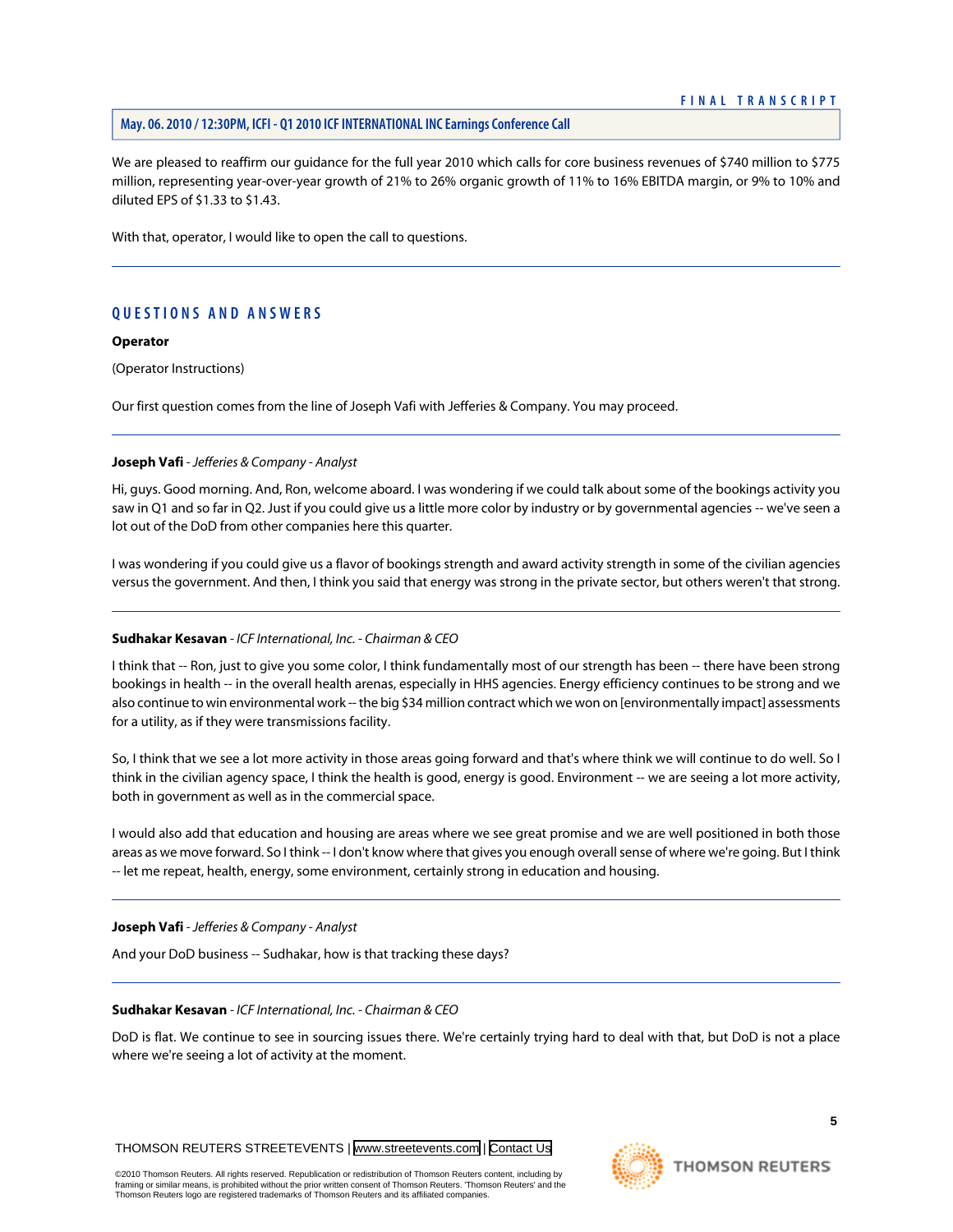# **May. 06. 2010 / 12:30PM, ICFI - Q1 2010 ICF INTERNATIONAL INC Earnings Conference Call**

#### **John Wasson** *- ICF International, Inc. - EVP & COO*

Though I would add, I think there are some aspects of DoD that we are focused on, I think particularly around the more health related issues, returning veterans, Yellow Ribbon related programs, family issues for returning veterans. And so, I think the health and family issues we're seeing opportunities, but certainly the DoD market as Sudhakar said been flat.

#### **Joseph Vafi** *- Jefferies & Company - Analyst*

Right, okay. Just wanted to get a little color on that. And then if we come to look at the sequential increase in revenue -- I know obviously you've got more of a -- your revenues are a little bit more, a function of your bookings and bookings strength throughout the year.

Would you say that a lot of sequential uptick here to the revenue guidance for Q2 versus a Q1 acutals is a function of some of these large contracts that you've highlighted here this morning, including your utility win here in environment? Is that what's driving the sequential increases here, or are there other things that we should be aware of that are kind of converting out of the backlog here in Q2?

# **Sudhakar Kesavan** *- ICF International, Inc. - Chairman & CEO*

If you recall, Joe, we had said that we entered the year with 69%, in the last earnings call -- if you look at the transcript, 69%. So, we had pretty strong backlog coming into the year. Every win helps, but none of the wins which you've explicitly stated here are going to make a huge difference in the second quarter.

So there is -- we have good momentum coming into the year and I think we are just continuing to work the backlog and make sure that we work off some of that backlog, and hopefully add to it in the second and third quarter going forward.

#### **John Wasson** *- ICF International, Inc. - EVP & COO*

But I would just add, if you recall the third of last year, we had record sales by a significant amount. And I do think we are -- you are seeing now the effects of really ramping up some of those major implementation programs and we're hitting stride on those. And I would agree Sudhakar, he contracts we've won in the last quarter, we will be ramping up in the next quarter - several quarters.

#### **Joseph Vafi** *- Jefferies & Company - Analyst*

Okay, great. Thanks very much, guys.

#### <span id="page-6-0"></span>**Operator**

Your next question comes from the line of Michael Lewis with BB&T Capital Markets. You may proceed.

#### **Michael Lewis** *- BB&T Capital Markets - Analyst*

Good morning. Thank you for taking my question and, again, welcome to Ron. Let me just follow up on one of Joe's questions. CDC contract -- the two CDC contracts came in at around \$25 million. That's good for bookings in the second quarter, but I wanted to talk a little bit more about some of the other moving parts of bookings for the second quarter, and what your expectation will be for book-to-bill by the end of next quarter. Can you talk a little bit around that?

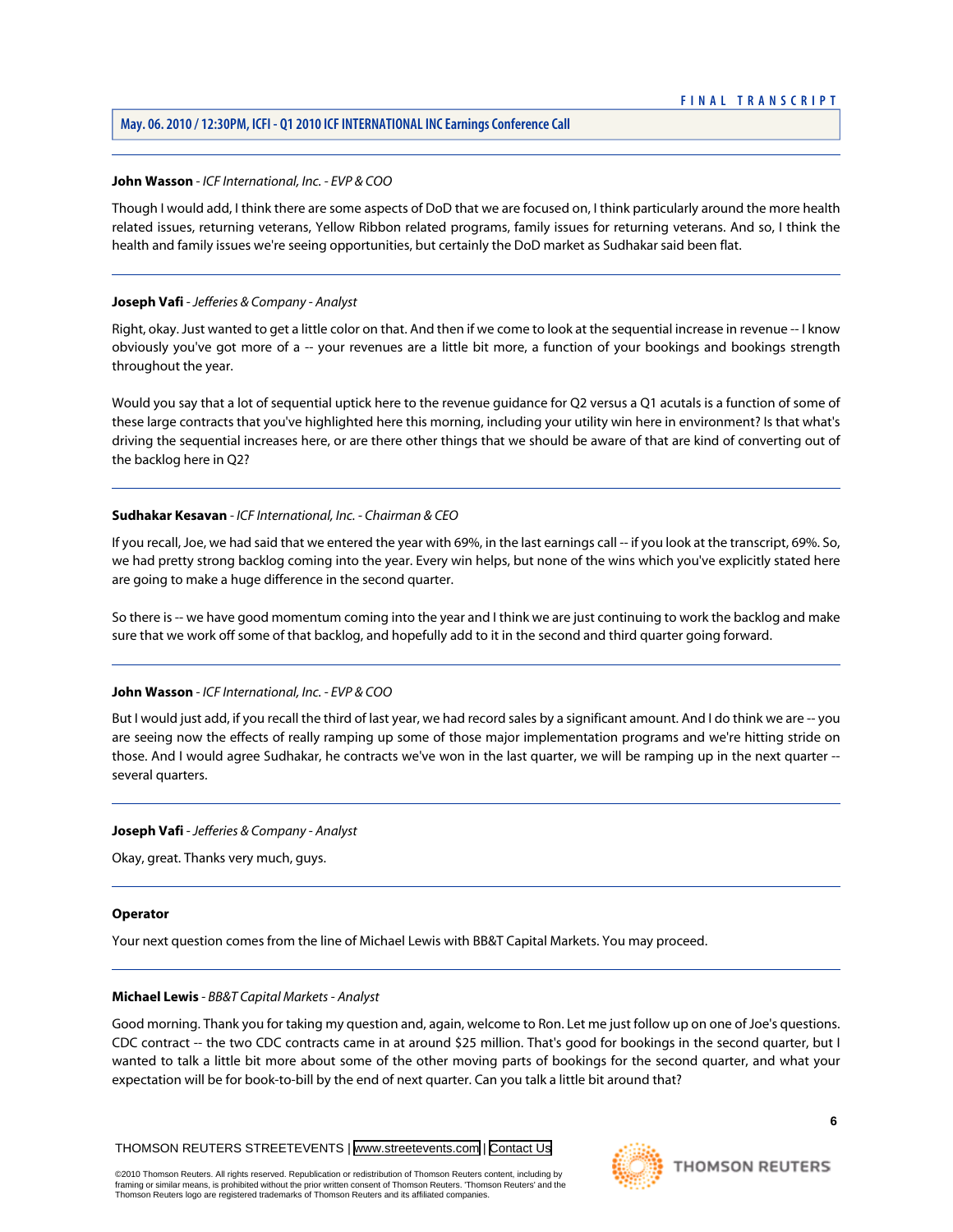# **May. 06. 2010 / 12:30PM, ICFI - Q1 2010 ICF INTERNATIONAL INC Earnings Conference Call**

# **Sudhakar Kesavan** *- ICF International, Inc. - Chairman & CEO*

Yes, as we -- as I think John stated in his conference call remarks, second and third quarter bookings traditionally are stronger. So, we certainly expect that the second and third quarter numbers book-to-bill ratios would be much higher than what they were in the first quarter. And as we demonstrated last year, the third quarter bookings were very high -- the book-to-bill ratio in the third quarter of '09 was very high.

So, I think that we certainly expect the book-to-bill ratio to go up in the second and third quarter and then go down again in the fourth quarter, as is the traditional seasonal pattern. We don't report the book-to-bill numbers, but we certainly report the backlog numbers.

And I think that you have seen again an uptick in the funded backlog elements going forward. So I think that, we certainly hope that -- and we've seen signs in the first month that the backlog numbers for the second quarter will be strong. So, we've just given you two examples of CDC because those are -- that is an area where we think that they'll be -- continue to be strength. But I think the -- we're optimistic about bookings in the second quarter.

## **Michael Lewis** *- BB&T Capital Markets - Analyst*

Okay, so trends essentially remain in line with the past. Let me shift gears to EBIT margins very quickly. Was there about a 30 basis point impact to the EBIT as a result of the severance payment in the quarter? Are there any other issues related to the core business on margin basis?

For example, we are witnessing some pricing pressures in the DoD area and albeit, this is a smaller portion of your revenue pie, I just want to kind of get an update on whether you are experiencing some of the same things as some peers are out in that portion of the revenue stream.

#### **Sudhakar Kesavan** *- ICF International, Inc. - Chairman & CEO*

No, I think that we haven't seen anything which will concern us at the moment. I think we are in areas where some of our comparables are not, and we hope to continue to be in areas where some of our comparables are not, so that we don't experience these pressures. So, I think that we are okay.

We haven't changed any of our pricing strategies or anything going forward. I think we continue to do well on our pricing issues. So, I think we are quite pleased with even our current pipeline and the bid pricing we have in the current pipeline.

#### **Michael Lewis** *- BB&T Capital Markets - Analyst*

And new margin impact in the quarter?

#### **Sudhakar Kesavan** *- ICF International, Inc. - Chairman & CEO*

Yes, I think that you will see -- if you look at the -- if you work the math on the quidance for the second quarter, you'll see that the -- that our margins are consistent with the margins after the impact of severance. So, I think you'll basically see that these will -- our EBITDA will move higher and we certainly hope to keep moving them higher, but clearly the commercial markets have to come back for us to get to the 10% number as I've said many, many times. But I think the margins certainly are moving up.

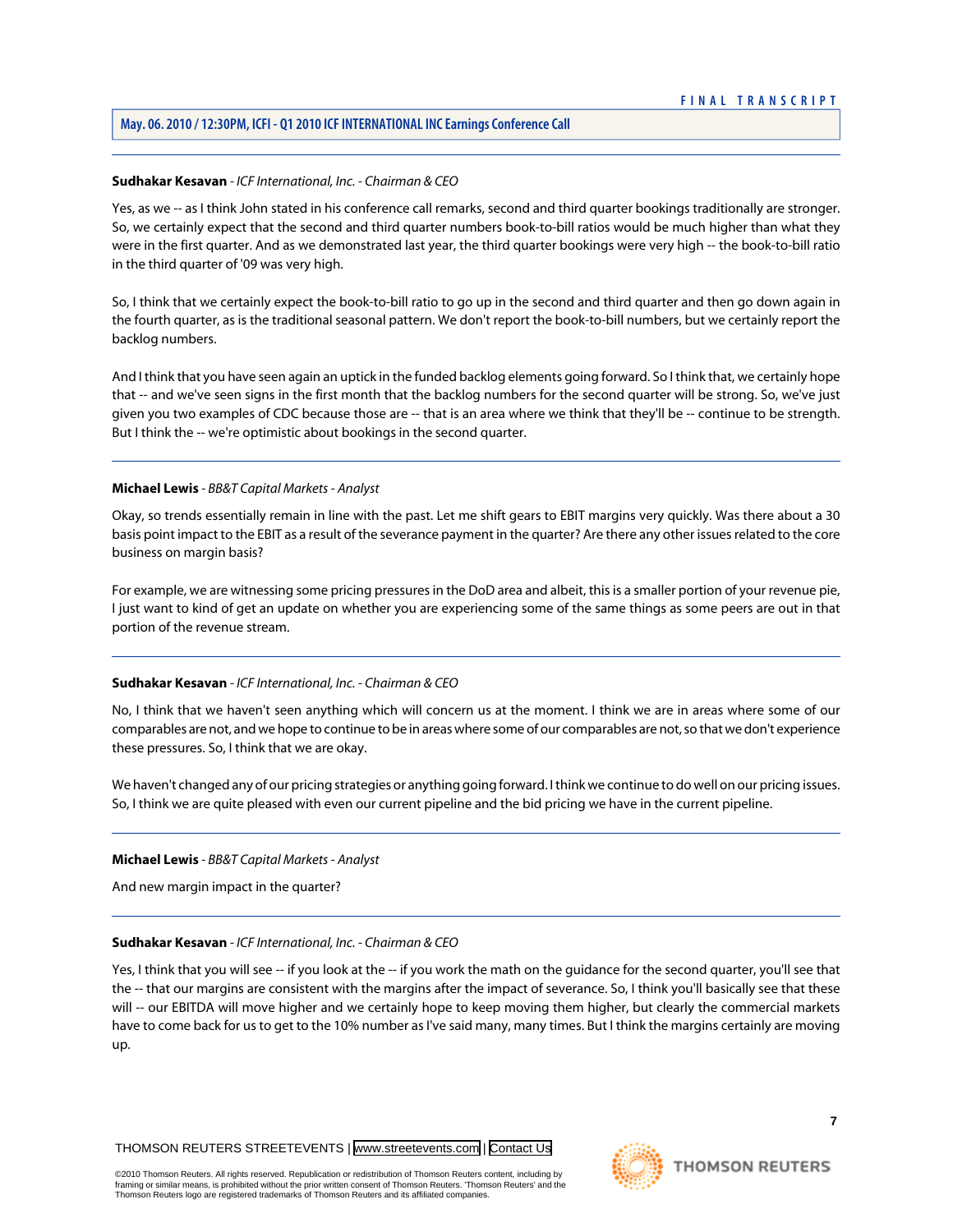#### **Michael Lewis** *- BB&T Capital Markets - Analyst*

Got you. That's what I was looking for. Thank you very much.

#### **Operator**

<span id="page-8-0"></span>Your next question comes from the line of Tim McHugh with William Blair & Company. You may proceed.

#### **Tim McHugh** *- William Blair & Company - Analyst*

Yes, good morning, guys. First can I ask, the two CDC contracts, what was the length of those -- the \$25 million of revenue? Was that over one year, or over a couple of years?

#### **Unidentified Company Representative**

Those are multiyear contracts. I don't remember the specifics. I think, typically three to four year contracts, I believe.

#### **Sudhakar Kesavan** *- ICF International, Inc. - Chairman & CEO*

Tim, we will be releasing press releases on those --

#### **Unidentified Company Representative**

-- press releases in the next couple of weeks.

#### **Tim McHugh** *- William Blair & Company - Analyst*

Okay. And then can you update us on the acquisition environment as you look out there? Your balance sheet -- you had good cash flow here, so it's getting even stronger and it should give you some room to consider some opportunities.

#### **Sudhakar Kesavan** *- ICF International, Inc. - Chairman & CEO*

Yes, we are -- as you know, Tim, we are always looking for opportunities. We clearly have as you have seen in the past, as we have done this acquisition we do them in areas where we have great strength so that we can litigate the risk associated with any acquisition in terms of the broad areas.

And so, we are constantly looking for to convince companies and we have multiple conversations on at any one time, and we only want to do those which we have fit in. We don't have any specific things to report at the moment, but we certainly are quite active on that front.

It's all up to us to convince companies to become part of our platform, and I think that's what our intent is. We have seen an uptick in the number of books we get from the bankers, but that is helpful but not necessarily inclusive that will help us do any acquisition because unless its fits we won't do it.

So, I think the -- at the moment we are looking actively, pounding the pavement and making sure that we touch base -- but, we have nothing to report at the moment.

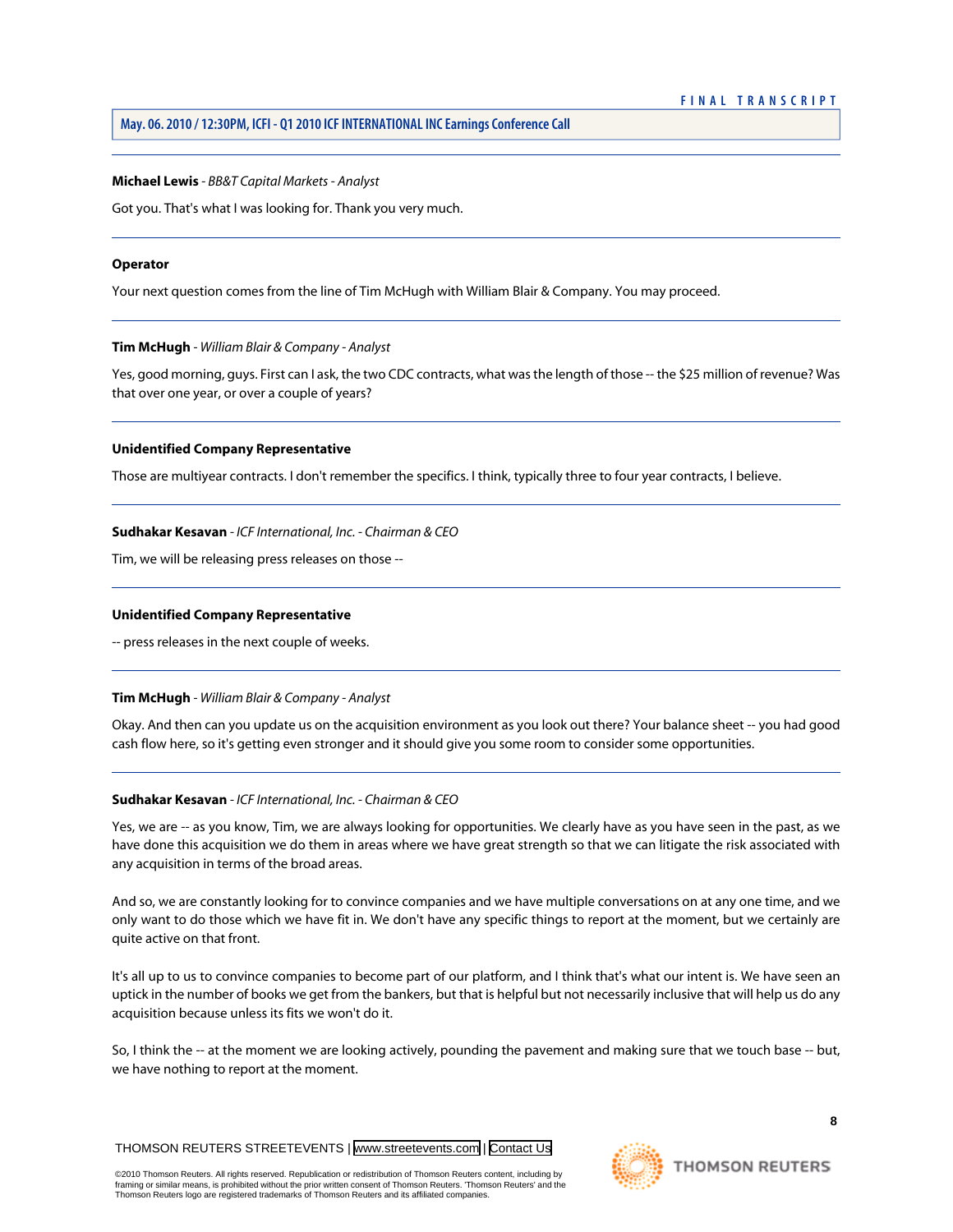# **May. 06. 2010 / 12:30PM, ICFI - Q1 2010 ICF INTERNATIONAL INC Earnings Conference Call**

## **Tim McHugh** *- William Blair & Company - Analyst*

What is the competition as you are looking at these opportunities? Are you seeing the pressure on the DoD side get some of your competitors to be more aggressive and competing for these deals, or and -- have you not really seen much of a change?

## **Sudhakar Kesavan** *- ICF International, Inc. - Chairman & CEO*

We certainly -- some of the DoD folks are looking or knocking around, but I think culturally it's very hard for these DoD folks through the acquisitions we do because the cultural fit of a energy efficiency company or an environmental services company or a health policy company is very different from the culture fix which -- the culture within these organizations.

I am not commenting on the culture, I am just saying that the fit is very hard. And I think that is -- certainly price plays the role. And we will always -- if you sign a big check it will always make a difference. But I am not -- I do not believe that that is going to be the constraint for us.

I think for us it's a question of finding the best fit and filling the gap in our existing environment -- existing client base, and I think that is what we are focused on. There is definitely a knocking around. I think we also see private equity firms also out there, but we believe that we can overcome those hurdles, it's a question of fit with us and what gap does it fill.

## **Tim McHugh** *- William Blair & Company - Analyst*

Okay. And lastly, your comment about the Commercial business excluding the energy efficiency stuff not really rebounding yet. Are there any signs of life there, or signs of optimism? Or, does it remain a pretty subdued market that you won't expect much improvement for the rest of the year, let's say.

#### **Unidentified Company Representative**

Well, I would say as we noted, certainly the energy efficiency remained strong, I think for the transactional energy side of the business and the commercial aviation, I would say it remains subdued it remains soft. We really haven't seen signs of significant improvement there based on the first quarter. So, I think we are -- we certainly haven't seen -- we are not seeing signs based on the first quarter of improvement.

#### **Tim McHugh** *- William Blair & Company - Analyst*

Okay. Thank you.

#### <span id="page-9-0"></span>**Operator**

The next question comes from the line of Tim Quillin with Stephens Incorporated. You may proceed.

#### **Tim Quillin** *- Stephens Incorporated - Analyst*

Good morning, nice quarter.

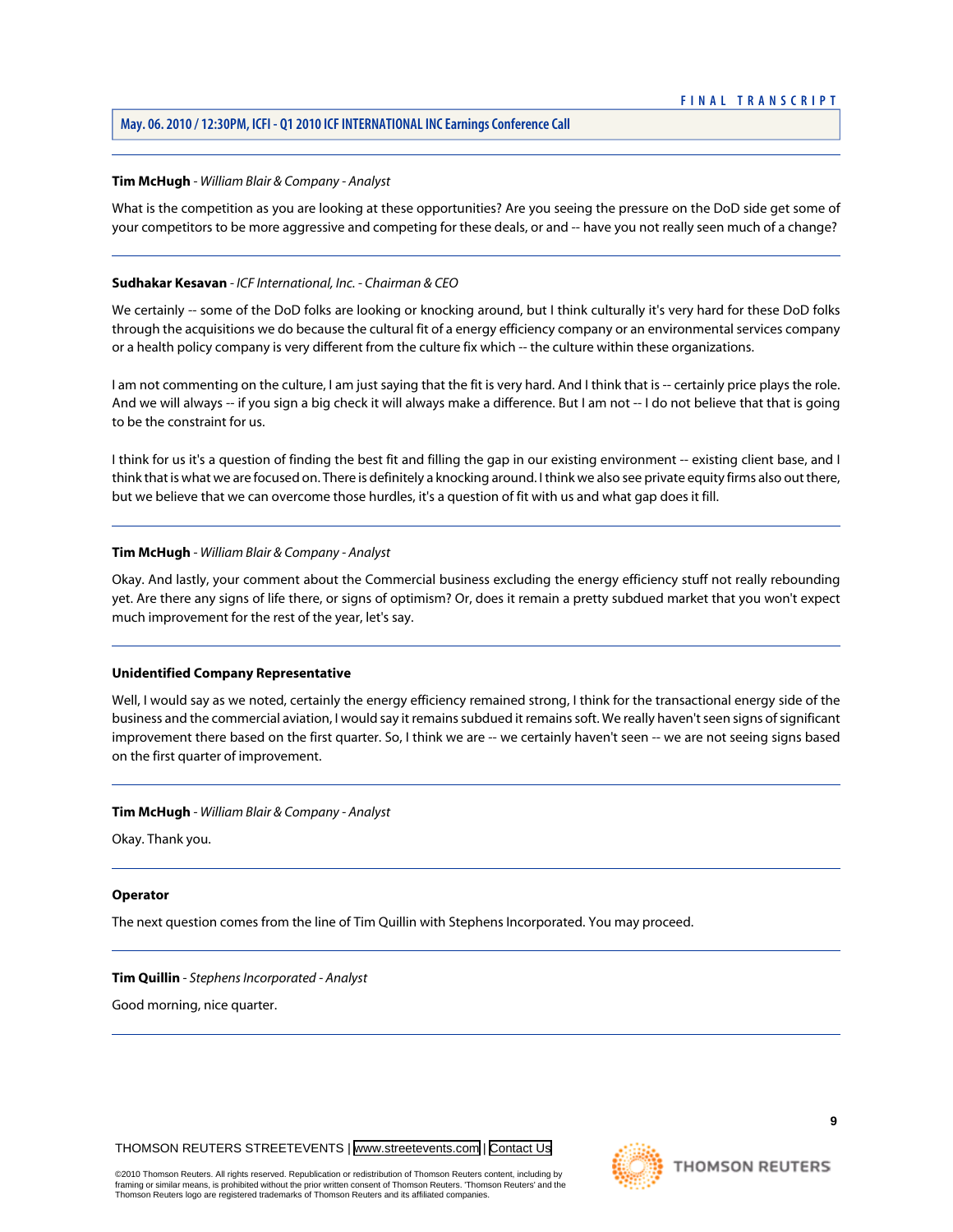#### **Sudhakar Kesavan** *- ICF International, Inc. - Chairman & CEO*

Thank you.

#### **Tim Quillin** *- Stephens Incorporated - Analyst*

In terms of the margins and -- sequentially you might see from your 2Q into 3Q and 4Q is that mostly a function of just leverage on your overhead?

#### **Sudhakar Kesavan** *- ICF International, Inc. - Chairman & CEO*

I didn't follow the question.

#### **Tim Quillin** *- Stephens Incorporated - Analyst*

The EBITDA margin -- do you expect the EBITDA margins to be I think roughly flat with 1Q and your second quarter, but I think you expect -- I think your guidance implies some gross margin - or some excuse me, some EBITDA margin in 3Q and 4Q as well, or maybe I am wrong. You tell me.

#### **Unidentified Company Representative**

I guess I would say, obviously, we would expect improved utilization as we go into Q2, Q3 as we grow on the organic side. So, that should certainly drive up the EBITDA margins through improved utilization. So, I think that's going to be the primary driver in terms of improved EBITDA the next several quarters.

As we said, I don't think we are seeing the pickup on the commercial side so we are not going to -- we won't see the -- we won't see improvement from the commercial side, but we will certainly get it from the organic growth on the federal side.

#### **Tim Quillin** *- Stephens Incorporated - Analyst*

And so, what might you expect to be exiting -- what kind of EBITDA margin which you expect to be exiting the year at, assuming that the Commercial business does not bounce back?

#### **Ron Vargo** *- ICF International, Inc. - CFO*

Yes, this Ron Vargo. We maintained our range of 9% to 10% and were -- at this point, at after three months in the year, I don't think we are going to try to fine tune that any more than that range. But I think, as John said, with better utilization in Q2 and Q3, you should see overall the financials improved on a sequential basis from Q1 to Q2 and we expect second half obviously to be better than the first half.

#### **Tim Quillin** *- Stephens Incorporated - Analyst*

Right. And just generally, Sudhakar, so the market it seems like the market is becoming more challenging, we have this freeze and lot of federal civilian agencies and maybe exceptions, but how do you feel about long-term growth in terms of achieving your double digit growth goal over the next few years? Is it still a target rich environment for you? Thank you.

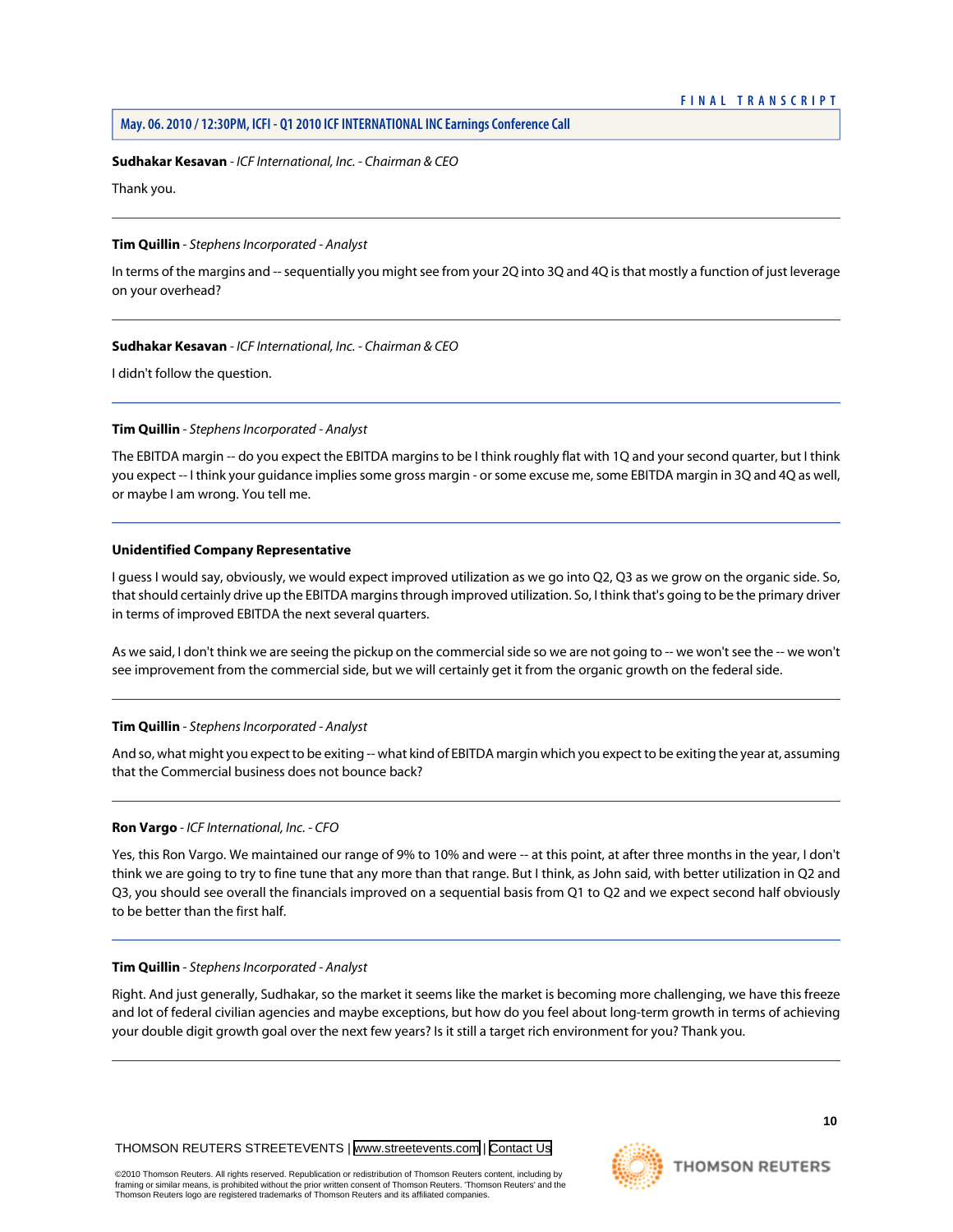# **May. 06. 2010 / 12:30PM, ICFI - Q1 2010 ICF INTERNATIONAL INC Earnings Conference Call**

#### **Sudhakar Kesavan** *- ICF International, Inc. - Chairman & CEO*

I guess the premise of the question I would disagree with a little bit, as I have emphasized, when there is a freeze over a \$500 billion budget that is sort of interesting to us, but we are little fly in the overall scheme of things. And we believe that in areas where we have strength there is going to be continued strong spending.

So, the freeze is obliviously an important aspect if we were a \$30 billion company, but we are not; we certainly hope to one day, but we are not yet. And so, to the extent that we are in the areas we are in, we believe that is going to continue to grow. Our pipeline as expanded as you have seen, it is up to \$2.3 billion. We see lots of possibilities to bid on.

So, we haven't seen any constraints on the number of opportunities which we have -- which constrain us, the healthcare reform bill passed. I know there was a lot of skepticism last time in the call whether -- and in some of the conversations I have had, where people wondered what will happen there. there is enormous opportunity in health informatics and comparative effectiveness research, prevention and wellness, obesity issues.

So, in the overall health arena, there is lots of work is going to happen. And then in addition, I pointed out education, housing, energy. So I think the premise of the question is a good one in a very macro view, but when we look at -- when we do our work and we maneuvered a bit on specific RFPs, we do it on specific RFPs and we think there are lots of places where we can bid on.

## **Tim Quillin** *- Stephens Incorporated - Analyst*

Perfect. Thank you.

## **Operator**

<span id="page-11-0"></span>Your next question comes from the line of Bill Loomis with Stifel Nicolaus. You may proceed.

# **Bill Loomis** *- Stifel Nicolaus - Analyst*

Hi, thanks. Good quarter, guys. Just looking at the focusing on state local and then commercial, can you tell me what the percentage of revenues those were in the quarter? And then first, on state and local -- and then I will have a follow up on commercial, but on state local what are you seeing there, any growth opportunities other pressures related to budget?

#### **Sudhakar Kesavan** *- ICF International, Inc. - Chairman & CEO*

Percentages on state and local - let me see. State and local --I am just looking, just to make sure it was ten

#### **Ron Vargo** *- ICF International, Inc. - CFO*

I'll jump in. Yes it's Ron. I've got it handy here. Yes, state and local was 10% of revenues and domestic commercial was 14%, international is 4%. So, as I think we alluded to earlier federal government continues to dominate at 72% of the total revenues in the quarter.

#### **Sudhakar Kesavan** *- ICF International, Inc. - Chairman & CEO*

The state and local markets actually are okay. They are not as without life as the commercial markets. In fact, the state and local for us is -- in fact, there are signs of life. So, I think that state and local actually we are okay with. It's not -- and I think some of the stimulus dollars are starting to flow to the state and local markets, and therefore we are seeing some more activity there.



**11**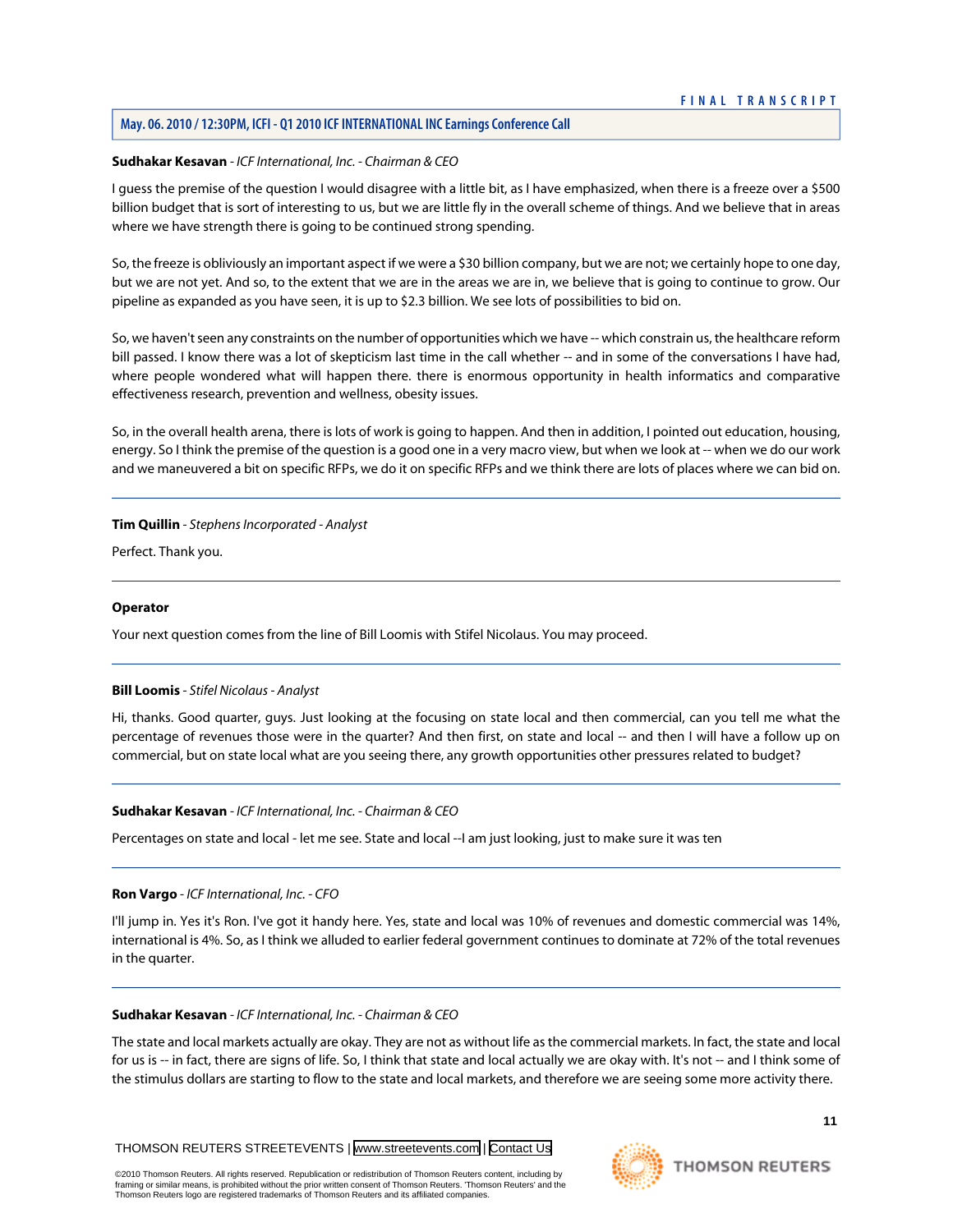So, I think that in the state and local arena certainly there is activity and there are signs of life.

#### **Bill Loomis** *- Stifel Nicolaus - Analyst*

So, is the state and local -- is it showing any single digit organic growth or where do you stand on that? And then also how profitable is it relative to the corporate average?

#### **Sudhakar Kesavan** *- ICF International, Inc. - Chairman & CEO*

I think, the state and local --. Do you want to take this?

#### **Unidentified Company Representative**

No, I guess I will say this -- state and local -- I will say we are seeing single digit organic growth. The ICF Jones & Stokes acquisition, I think will certainly show -- will return to growth this year. I think that large transmission project that we mentioned in our remarks, we will work with them - (inaudible) them, and so that will certainly return into both at this year.

I think the profitability is typical for rest of ICF there is nothing unusual there.

#### **Bill Loomis** *- Stifel Nicolaus - Analyst*

But I mean it's not double digit margins or anything like that at the corporate average?

#### **Sudhakar Kesavan** *- ICF International, Inc. - Chairman & CEO*

Bill we have never talked about specifically the State and Local business, so we're hesitant to tell you exactly what it is, but I think we are happy with the margins. And I think that if the market -- if the opportunities are -- that we have reasonable opportunity. So, why don't we leave it that?

#### **Bill Loomis** *- Stifel Nicolaus - Analyst*

On the domestic commercial at 14% of revenues, obviously you have areas that's strong with energy efficiency, but how much of that domestic commercial would be there troubled areas that you see in terms of transactional systems -- and on the energy side and transportation? And when you say you are not seeing any life, is that business declining or is it some RFPs out there? Where do you stand on that?

#### **Sudhakar Kesavan** *- ICF International, Inc. - Chairman & CEO*

I think that its 3% or 4% of our overall business. I'm (inaudible) a guess, so don't hold to me the number, but it is around that magnitude. And I think that clearly -- we are holding on our, it's not like that we are the only ones who are goofing off, it's just that the whole world is sort of coping with these issues. And we -- basically, there is work there and we continue to do some stuff, but it is not healthy as it was 18 months ago.

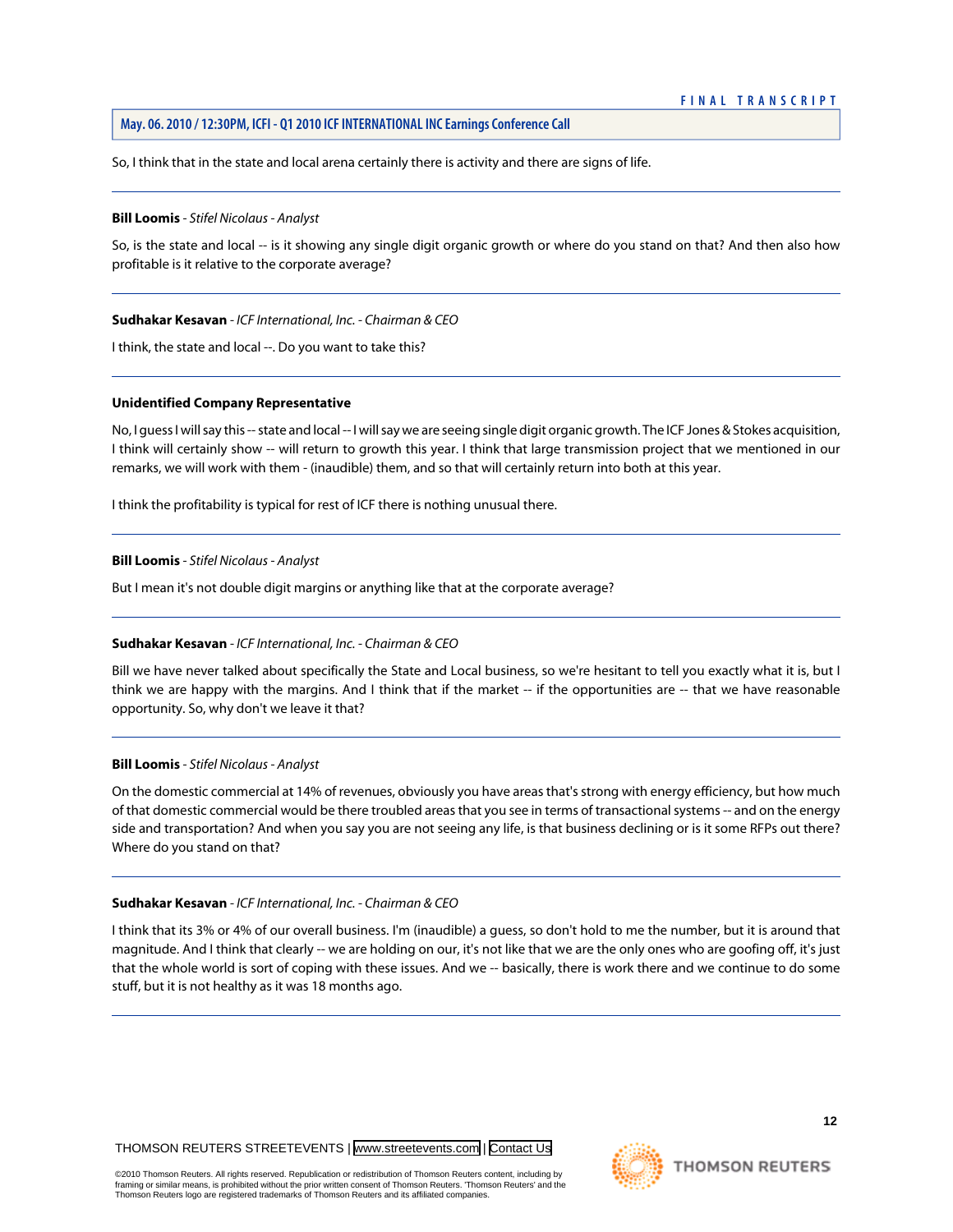# **May. 06. 2010 / 12:30PM, ICFI - Q1 2010 ICF INTERNATIONAL INC Earnings Conference Call**

# **Doug Beck** *- ICF International, Inc. - SVP, Corporate Development*

This is Doug, I just want to remind you that in any given quarter, again, we had about a couple -- almost a couple of hundred wins as John mentioned in the commercial sector and a little bit more than half of those were in the energy sectors. So, there is still work there, but it's just obviously not at the pace that we would like to see.

## **Bill Loomis** *- Stifel Nicolaus - Analyst*

And then, Sudhakar, when you said 3% to 4% is that the percent of revenue that would be in the slower growth commercial areas? Is that what you are saying?

## **Sudhakar Kesavan** *- ICF International, Inc. - Chairman & CEO*

Yes.

## **Bill Loomis** *- Stifel Nicolaus - Analyst*

And then is it growing, or is it not growing that 3% to 4%?

# **Sudhakar Kesavan** *- ICF International, Inc. - Chairman & CEO*

I don't know how many ways I can say it, it is -- we have said that is little signs of life so --.

# **Bill Loomis** *- Stifel Nicolaus - Analyst*

So, not growing -- okay. I mean -- I know that's usually very high margin business that lack of growth I guess is that putting a significant pressure on the overall commercial margins?

# **Sudhakar Kesavan** *- ICF International, Inc. - Chairman & CEO*

We've managed the Commercial business reasonably carefully. So the margin clearly are good in the Commercial business, but if it was not flat -- let me explicitly come out and say that -- after it was growing then our margins would be -- the proportion would be higher and makes a big difference to our margin.

So, I think the -- its not any more pressure than it has over the last three or four quarters, but it certainly could help diminish the pressure if it cranked up.

**Bill Loomis** *- Stifel Nicolaus - Analyst*

Okay.

#### **Ron Vargo** *- ICF International, Inc. - CFO*

And I just would want to again state the if you take a look at overall Energy business including the energy efficiency portion of the Commercial business the totality of our Commercial Energy business is growing, its growing double digit. Because our --energy efficiency continues to perform very strongly; it certainly is case of the transactional portion of the Commercial Energy business.

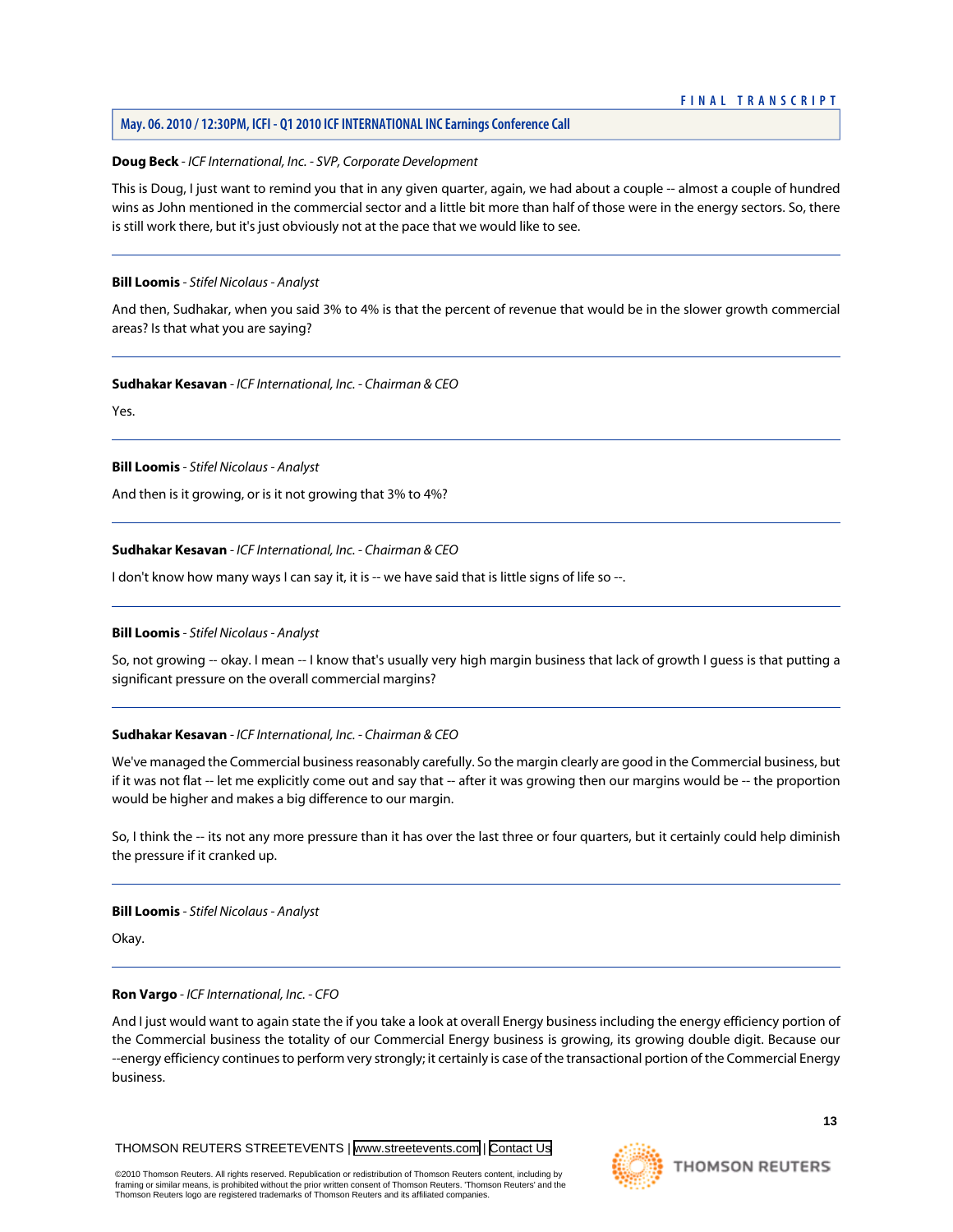And the Commercial Aviation business is flat, and that's where when those markets return either -- a certainly upside there.

#### **Bill Loomis** *- Stifel Nicolaus - Analyst*

Right. And that's the upper end of your 10% EBITDA guidance ranges is those business coming back more strongly in the second half, correct?

#### **Sudhakar Kesavan** *- ICF International, Inc. - Chairman & CEO*

Correct. Yes.

#### **Bill Loomis** *- Stifel Nicolaus - Analyst*

Thanks.

#### **Operator**

<span id="page-14-0"></span>Your next question comes from the line of Tobey Sommer with SunTrust. You may proceed.

#### **Frank Brown** *- SunTrust - Analyst*

Hi, this is Frank in for Tobey. My first question had to do with organic growth in the guidance; I guess you posted about 18% this quarter, you mentioned some strong signs of strong contract wins. Your guidance was 11% to 16%, is there some conservatism build in that? Or, what might cause that kind of be in a little bit of lower range?

#### **Sudhakar Kesavan** *- ICF International, Inc. - Chairman & CEO*

11% to 16% is for the year, we have given you 13% to whatever -- 16% for the second quarter which includes Macro, which is well within the range of what we gave you for the year. And I know there was concern a year ago about the Macro and that fact that it was flat and wasn't growing.

So clearly, we expect the combined business to grow 13% to 16% because of the first quarter Macro will be in on an organic growth basis year-over-year. So, we just had three months of -- and we did 18% in the first month, but when you weight it across the year, I think it will be within the range, So, I don't believe there is anything conservative. In fact if we -- it's a reasonable number, we expect certainly to make the numbers and be within the range.

#### **Ron Vargo** *- ICF International, Inc. - CFO*

Yes I will just add -- maybe a little more color that, obviously with the Macro acquisition when we acquired them they were outstanding company, highly profitable, but have been flat for several years. And I think one year into the acquisition now, I think we have confidence going forward that we can grow them on a double digit basis.

And so, I think we have come a long way with Macro, and I think double digit growth from Macro is build into these numbers, and I think we see more upside over time. But, I would say that we have come a long way with Macro in the past year. As Sudhakar said going forward from second quarter on they now will be our organic growth numbers.

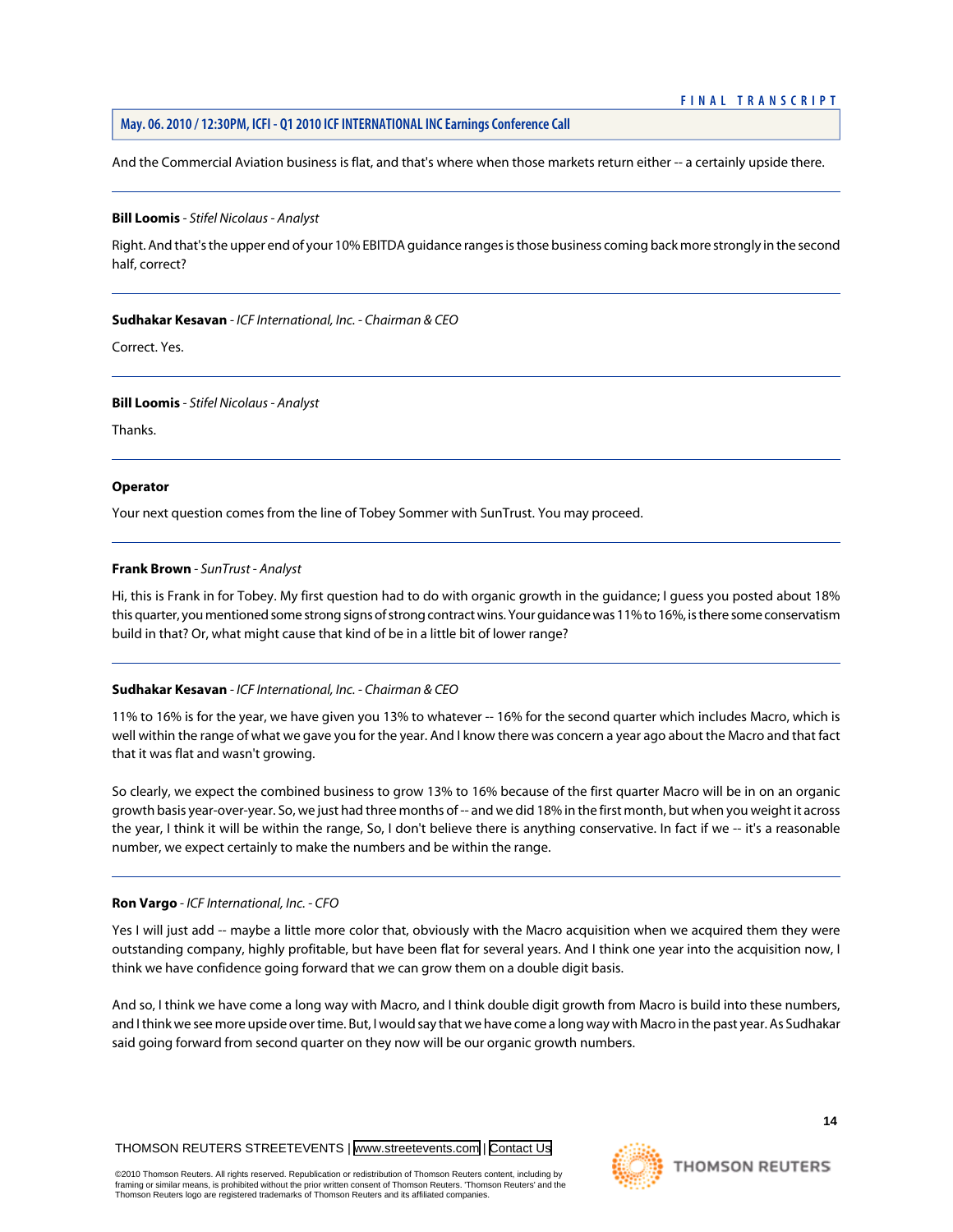Frank Brown Great, that's helpful. And I wanted to ask, are you seeing changes in trends in terms of the bidding and proposal cost, or just tone of the procurement environment?

#### **Sudhakar Kesavan** *- ICF International, Inc. - Chairman & CEO*

No I think we haven't seen anything different in the procurement environment. We are bidding on larger things and as you bid on larger things you see bigger competitors, but that's because we have stepped up. But other than that, I don't see any trend change or anything.

Frank Brown Okay. And then lastly, maybe the -- touch on the hiring environment, you had a nice low turnover rate this quarter, how is -- things working out in the hiring side? And also was there any impact of weather in the quarter?

#### **Unidentified Company Representative**

On hiring front, I think we have a robust recruiting program, I think we work up a pipeline constantly. I think we are finding the staff we need and we are working that very hard, so I don't notice any change in the recruiting environment. Our ability to track top talent, I think we continue to do well there. In terms of the weather I think we believe at the end of the day it had very little -- no material impact on us in the first quarter.

#### **Operator**

(Operator Instructions)

<span id="page-15-0"></span>Our next question comes from the line of Ed Caso with Wells Fargo Securities. You may proceed.

#### **Chris Whitman** *- Wells Fargo Securities - Analyst*

Hi, good morning. This is Chris Whitman for Ed Caso. Can you compare the level of pass through in macro this quarter versus last quarter and how should we think about that going forward, should we expect some improvements throughout the year?

#### **Sudhakar Kesavan** *- ICF International, Inc. - Chairman & CEO*

Just one moment -- let me just -- let's just find out as to what it was.

#### **Ron Vargo** *- ICF International, Inc. - CFO*

I think overall levels of pass-throughs were down quarter-over-quarter I don't have -- this is Ron again. I don't have the breakdown, and can't really speak to the reason for macros impact on it, but first quarter was a little lower than normal on pass-throughs.

#### **Chris Whitman** *- Wells Fargo Securities - Analyst*

So, it should maybe pick up I guess a little bit going forward throughout the year? Just trying to get a flavor of that. Did you show some improvement?

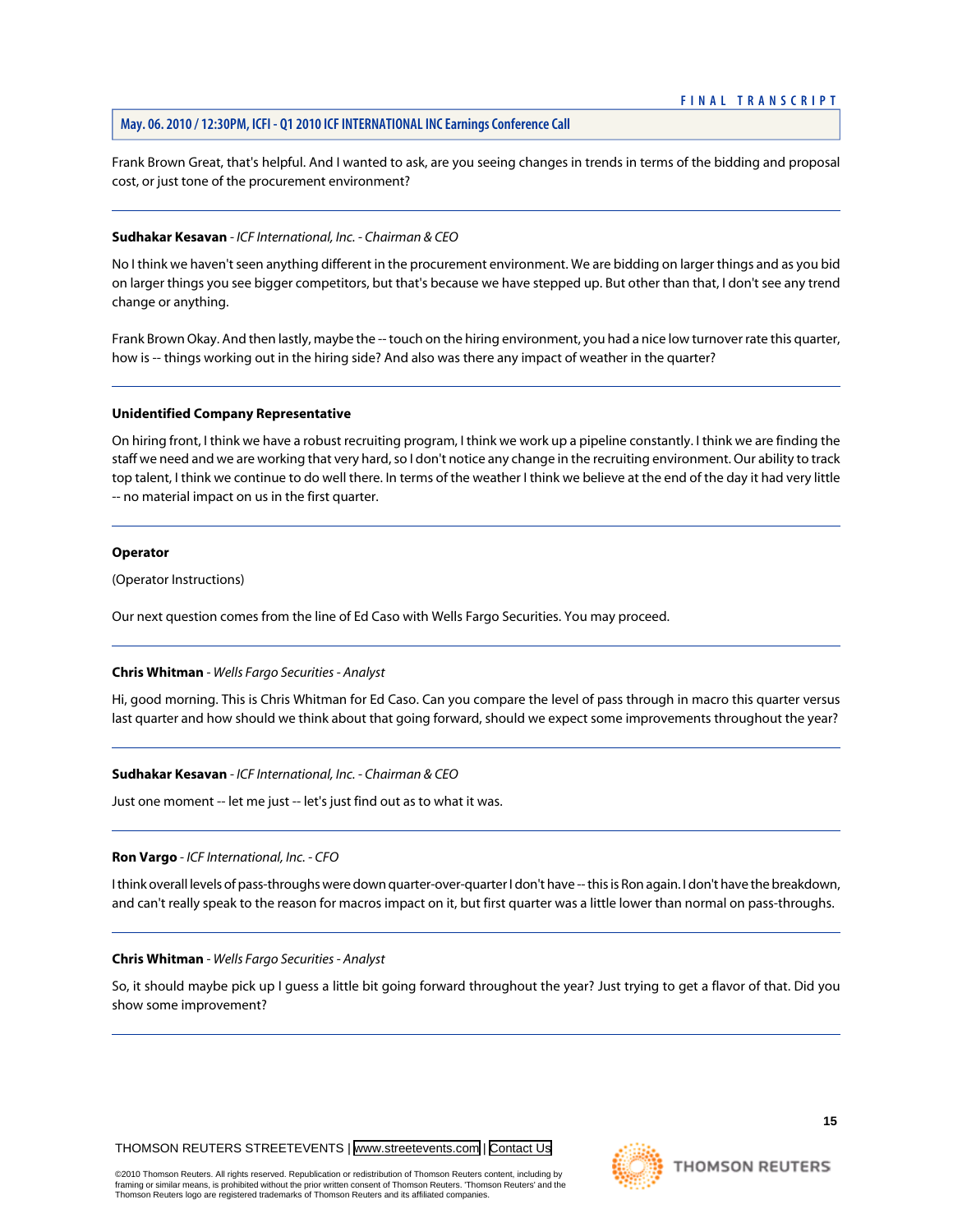**Ron Vargo** *- ICF International, Inc. - CFO*

Yes.

#### **Unidentified Company Representative**

-- Q2 and Q3 showed some improvement.

## **Ron Vargo** *- ICF International, Inc. - CFO*

Yes.

## **Chris Whitman** *- Wells Fargo Securities - Analyst*

Okay, thank you. And outside if stimulus driven initiatives how did you characterize the tone of demand in state and local -- I guess trying to think -- assuming a flat economic environment I guess the tail of stimulus funds kind of tail off, how should we be thinking about that? Or, how are you thinking about it?

## **Sudhakar Kesavan** *- ICF International, Inc. - Chairman & CEO*

We basically -- the stimulus money is in the overall scheme of things is not very large, as I pointed out in the prior conference calls, I think the stimulus monies are about maybe \$75 million or \$80 million over four or five years is what we will get out of it. We -- I think the -- we believe that these monies will last for the next year or two, in fact.

And we certainly hope that the infrastructure environment as the infrastructure investments continue transmission lines are built, pipelines are built and all that sort of stuff happens there is a certain momentum associated with it going forward.

So, we certainly think that the -- once these expenditures start in these areas that the economic situation in the state and local arena over the next two years will improve and their fiscal situation will be better, so that those markets sort of come back to some extent.

But we think that the stimulus money that at least in the state local arena will continue to stimulate demand over the next 18 to 24 months because it's actually just started -- we are always wondering where the stimulus moneys are, well they are just starting to flow.

#### **Chris Whitman** *- Wells Fargo Securities - Analyst*

Sure okay. And, Sudhakar, can provide us with an update on your expectations around the climate build this year, it seems as though we are close to same one a few weeks ago?

#### **Sudhakar Kesavan** *- ICF International, Inc. - Chairman & CEO*

I know I am I Washington, but I read the same news as you do. I think we have spoken to our folks who work the -- who understand the politics of the situation better. I don't think anyone can say explicitly -- three or four months ago no one knew whether the healthcare reform will pass.

I remain optimistic about the fact that something is going to happen on the energy side going forward. My sense is -- actually this on a pure speculation and my personal opinion that immigration reform is unlikely to happen in a hurry. And I think President

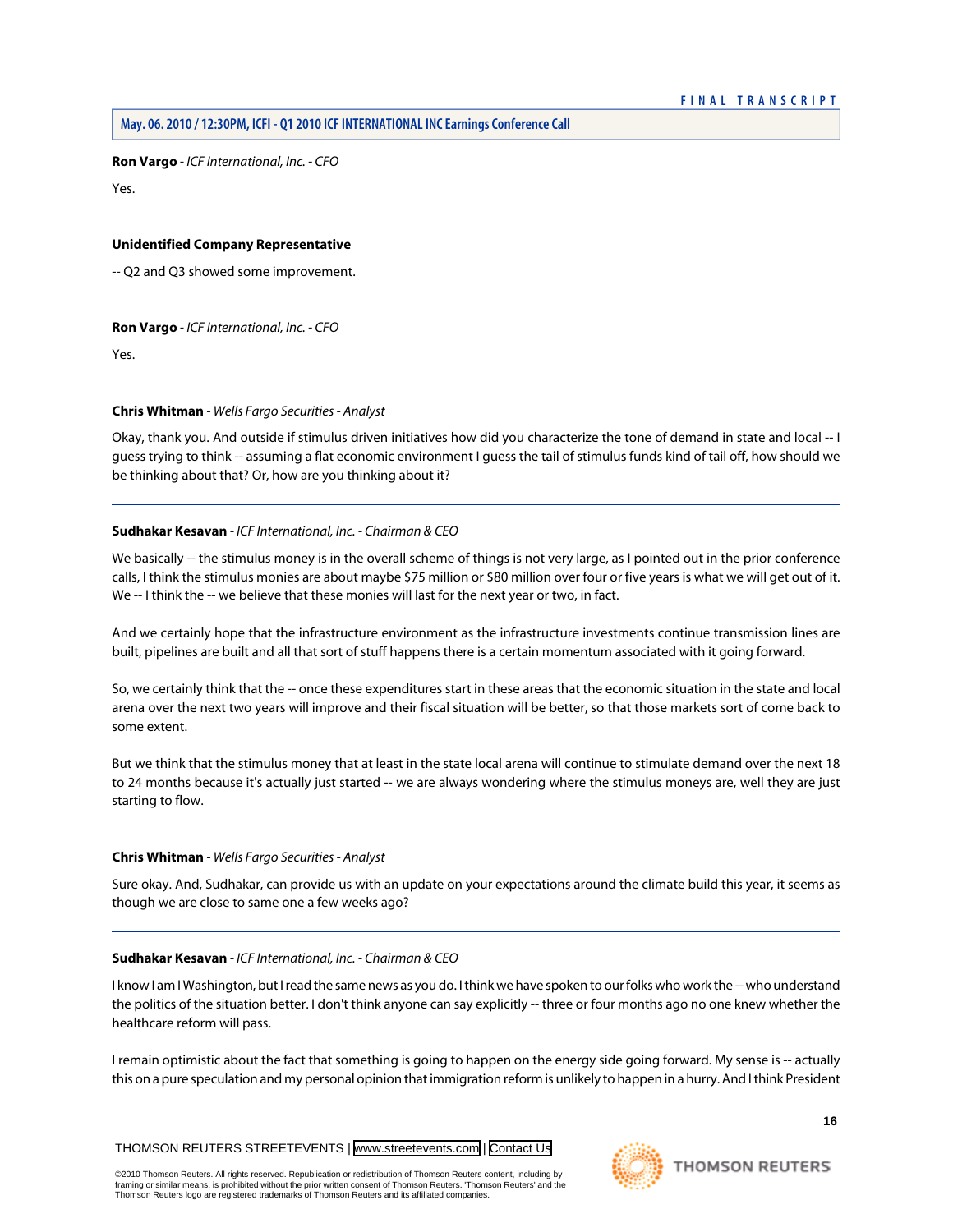#### **May. 06. 2010 / 12:30PM, ICFI - Q1 2010 ICF INTERNATIONAL INC Earnings Conference Call**

has said that and I think some of the important policymakers on - Senate and the Hill have indicated that. So, I believe that as immigration reform is not on the fast track then the energy bill will move forward. So, again, don't bet any money on what I am telling you.

#### **Chris Whitman** *- Wells Fargo Securities - Analyst*

Okay. And lastly, I guess as the Gulf spill that has happened here -- I mean is that an opportunity potentially for ICS? I know you have a remediation business.

#### **Sudhakar Kesavan** *- ICF International, Inc. - Chairman & CEO*

Its one of these things were we are not doing anything on the oil spill at the moment, we certainly hope that it gets capped because it is a -- but all these things take time. And if there is some work we do on it I am sure it will happen, but it's just -- I think this is just the beginning.

Whenever there is major mammal disaster like this -- there is lots of stuff the government does, but it takes a while for the government to get -- to understand the needs and what they want to do. Just as in the case of the earlier hurricanes and other things, the work happened quite a few months after the disaster.

So, I think that we are clearly following the situation and we are certainly assistance the federal government wants. But, right now, we are not doing anything.

#### **Chris Whitman** *- Wells Fargo Securities - Analyst*

Thanks for taking my questions.

#### **Operator**

There are no further questions. I will turn the call back to management for closing remarks. Please, proceed.

#### **Sudhakar Kesavan** *- ICF International, Inc. - Chairman & CEO*

Well, thank you for joining us. We look forward to seeing you next time -- next earnings call in August. Thank you.

#### **Operator**

Ladies and gentlemen, that concludes today's conference. Thank you for your participation. You may now disconnect, and have a great day.